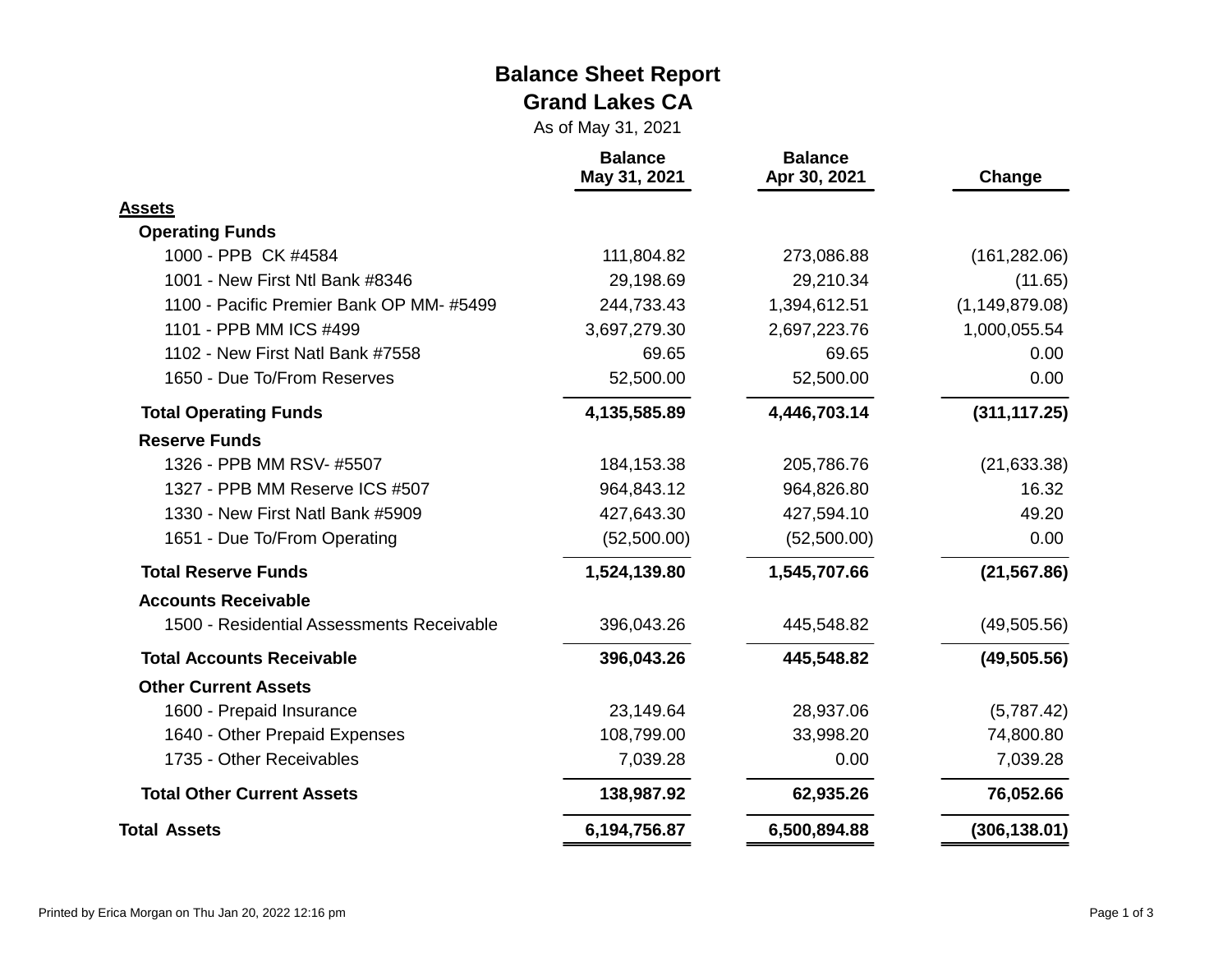#### **Balance Sheet Report Grand Lakes CA**

As of May 31, 2021

|                                           | <b>Balance</b><br>May 31, 2021 | <b>Balance</b><br>Apr 30, 2021 | Change        |
|-------------------------------------------|--------------------------------|--------------------------------|---------------|
| <b>Liabilities</b>                        |                                |                                |               |
| <b>Liabilities</b>                        |                                |                                |               |
| 2015 - Returned Check Fee Payable         | 30.00                          | 0.00                           | 30.00         |
| 2025 - Transfer Fee Payable               | 390.00                         | 260.00                         | 130.00        |
| 2026 - New Account Setup Fee              | 420.00                         | 700.00                         | (280.00)      |
| 2036 - PMG Collections                    | 36,380.30                      | 40,885.30                      | (4,505.00)    |
| 2037 - Payment Plan Fees                  | 1,350.00                       | 1,350.00                       | 0.00          |
| 2050 - Resident Refunds                   | 1,000.00                       | 1,357.00                       | (357.00)      |
| 2325 - Accrued Insurance Claims           | 6,700.00                       | 6,700.00                       | 0.00          |
| 2395 - Other Accrued Expenses             | 109,802.96                     | 60,122.17                      | 49,680.79     |
| 2500 - Deposits Held                      | 8,000.00                       | 7,000.00                       | 1,000.00      |
| 2525 - Architectural Review Fees Deposit  | 1,000.00                       | 0.00                           | 1,000.00      |
| 2550 - Prepaid Assessments                | 43,788.22                      | 45,152.95                      | (1,364.73)    |
| 2595 - Deferred Revenue                   | 2,098,861.47                   | 2,398,698.82                   | (299, 837.35) |
| <b>Total Liabilities</b>                  | 2,307,722.95                   | 2,562,226.24                   | (254, 503.29) |
| <b>Total Liabilities</b>                  | 2,307,722.95                   | 2,562,226.24                   | (254, 503.29) |
| <b>Owners' Equity</b>                     |                                |                                |               |
| <b>Owners Equity - Prior Years</b>        |                                |                                |               |
| 3000 - Operating Fund - Prior year        | 1,955,851.53                   | 1,955,851.53                   | 0.00          |
| 3005 - Equity Adjustments - Prior Periods | (926.49)                       | (926.49)                       | 0.00          |
| <b>Total Owners Equity - Prior Years</b>  | 1,954,925.04                   | 1,954,925.04                   | 0.00          |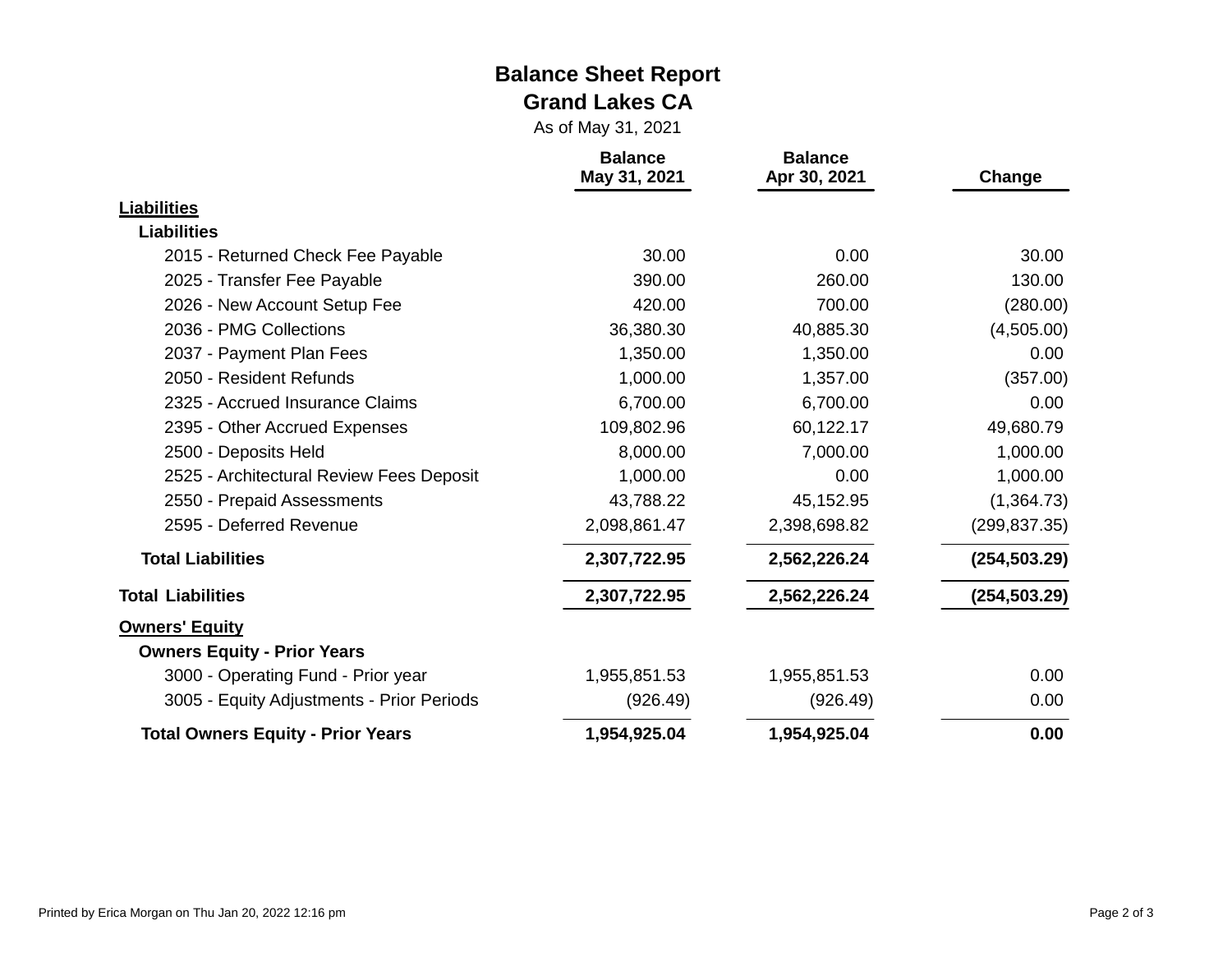#### **Balance Sheet Report Grand Lakes CA**

As of May 31, 2021

|                                                 | <b>Balance</b><br>May 31, 2021 | <b>Balance</b><br>Apr 30, 2021 | Change        |
|-------------------------------------------------|--------------------------------|--------------------------------|---------------|
| <b>Owners' Equity</b>                           |                                |                                |               |
| <b>Capital Reserves - Prior Years</b>           |                                |                                |               |
| 3102 - Repair & Replacement Reserve - Prior Yrs | 1,739,045.76                   | 1,739,045.76                   | 0.00          |
| <b>Total Capital Reserves - Prior Years</b>     | 1,739,045.76                   | 1,739,045.76                   | 0.00          |
| <b>Total Owners' Equity</b>                     | 3,693,970.80                   | 3,693,970.80                   | 0.00          |
| Net Income / (Loss)                             | 193,063.12                     | 244,697.84                     | (51, 634.72)  |
| <b>Total Liabilities and Equity</b>             | 6,194,756.87                   | 6,500,894.88                   | (306, 138.01) |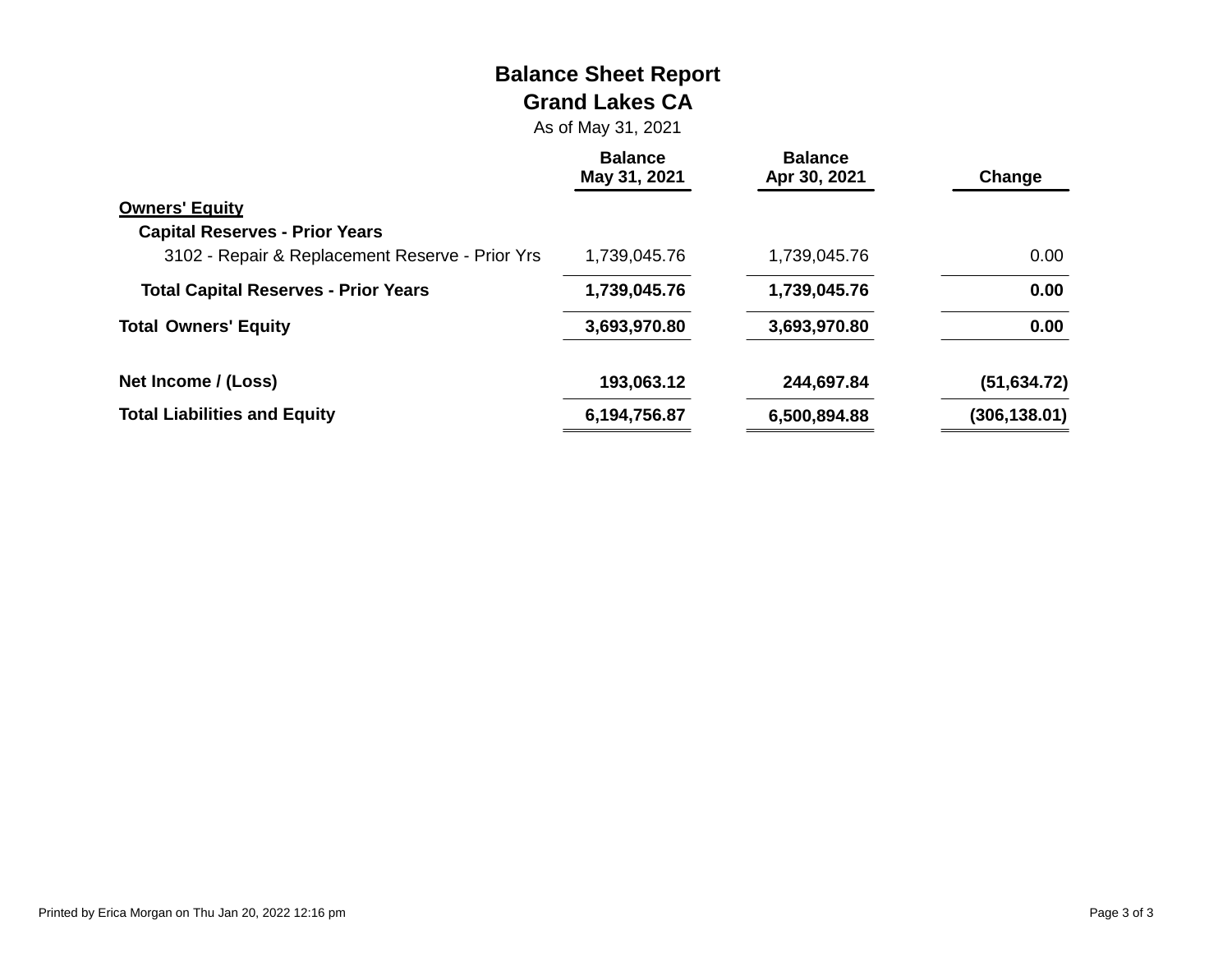|                                             | <b>Current Period -</b> |               |             |               | Year to Date (5 months) | Annual       | <b>Budget</b> |              |
|---------------------------------------------|-------------------------|---------------|-------------|---------------|-------------------------|--------------|---------------|--------------|
|                                             | <b>Actual</b>           | <b>Budget</b> | Variance    | <b>Actual</b> | <b>Budget</b>           | Variance     | <b>Budget</b> | Remaining    |
| <b>Income</b>                               |                         |               |             |               |                         |              |               |              |
| Income                                      |                         |               |             |               |                         |              |               |              |
| 4000 - Residential Assessments              | 262,487.50              | 262,488.00    | (0.50)      | 1,312,437.50  | 1,312,438.00            | (0.50)       | 3,149,850.00  | 1,837,412.50 |
| 4016 - Force Mow Income                     | 0.00                    | 41.00         | (41.00)     | 0.00          | 208.00                  | (208.00)     | 500.00        | 500.00       |
| 4070 - Reimbursement                        | 33,470.01               | 35,234.00     | (1,763.99)  | 178,506.72    | 176,171.00              | 2,335.72     | 422,810.00    | 244,303.28   |
| 4130 - Commercial Assessments               | 37,349.85               | 41,391.00     | (4,041.15)  | 186,749.25    | 206,953.00              | (20, 203.75) | 496,686.00    | 309,936.75   |
| 4250 - Pool Fees                            | 0.00                    | 500.00        | (500.00)    | 0.00          | 2,500.00                | (2,500.00)   | 6,000.00      | 6,000.00     |
| 4710 - Late Fees & Interest                 | 1,461.40                | 1,250.00      | 211.40      | 31,342.56     | 6,250.00                | 25,092.56    | 15,000.00     | (16, 342.56) |
| 4720 - Legal Reimbursements                 | 2,021.40                | 1,875.00      | 146.40      | 13,279.40     | 9,375.00                | 3,904.40     | 22,500.00     | 9,220.60     |
| 4810 - Compliance Fines                     | 0.00                    | 0.00          | 0.00        | (2,350.00)    | 0.00                    | (2,350.00)   | 0.00          | 2,350.00     |
| 4900 - Interest Earned - Operating Accounts | 176.46                  | 0.00          | 176.46      | 1,177.05      | 0.00                    | 1,177.05     | 0.00          | (1, 177.05)  |
| <b>Total Income</b>                         | 336,966.62              | 342,779.00    | (5,812.38)  | 1,721,142.48  | 1,713,895.00            | 7,247.48     | 4,113,346.00  | 2,392,203.52 |
| <b>Total Operating Income</b>               | 336,966.62              | 342,779.00    | (5,812.38)  | 1,721,142.48  | 1,713,895.00            | 7,247.48     | 4,113,346.00  | 2,392,203.52 |
| <b>Expense</b>                              |                         |               |             |               |                         |              |               |              |
| Administrative                              |                         |               |             |               |                         |              |               |              |
| 5000 - General Administrative               | 104.25                  | 175.00        | (70.75)     | 232.70        | 875.00                  | (642.30)     | 2,100.00      | 1,867.30     |
| 5005 - Application/Processing               | 875.00                  | 250.00        | 625.00      | 2,775.00      | 1,250.00                | 1,525.00     | 3,000.00      | 225.00       |
| 5010 - Bad Debt                             | 91.75                   | 416.00        | (324.25)    | 14,848.46     | 2,083.00                | 12,765.46    | 5,000.00      | (9,848.46)   |
| 5025 - Billing/Collections                  | 0.00                    | 2,084.00      | (2,084.00)  | 0.00          | 10,417.00               | (10, 417.00) | 25,000.00     | 25,000.00    |
| 5027 - Committees                           | 0.00                    | 125.00        | (125.00)    | 0.00          | 625.00                  | (625.00)     | 1,500.00      | 1,500.00     |
| 5035 - Decorations                          | 0.00                    | 1,834.00      | (1,834.00)  | 11,889.00     | 9,167.00                | 2,722.00     | 22,000.00     | 10,111.00    |
| 5075 - Meeting Expense                      | 0.00                    | 84.00         | (84.00)     | 0.00          | 417.00                  | (417.00)     | 1,000.00      | 1,000.00     |
| 5090 - Office Supplies                      | 24.72                   | 250.00        | (225.28)    | 70.18         | 1,250.00                | (1, 179.82)  | 3,000.00      | 2,929.82     |
| 5100 - Records Storage                      | 510.40                  | 466.00        | 44.40       | 1,999.35      | 2,333.00                | (333.65)     | 5,600.00      | 3,600.65     |
| 5115 - Web Site Maintenance                 | 0.00                    | 79.00         | (79.00)     | 0.00          | 396.00                  | (396.00)     | 950.00        | 950.00       |
| 5195 - Other Administrative Services        | 0.00                    | 34.00         | (34.00)     | 386.76        | 167.00                  | 219.76       | 400.00        | 13.24        |
| 5200 - Community Events                     | 0.00                    | 4,166.00      | (4, 166.00) | 0.00          | 20,833.00               | (20, 833.00) | 50,000.00     | 50,000.00    |
| 5210 - Printing & Copying                   | 163.60                  | 1,375.00      | (1,211.40)  | 779.80        | 6,875.00                | (6,095.20)   | 16,500.00     | 15,720.20    |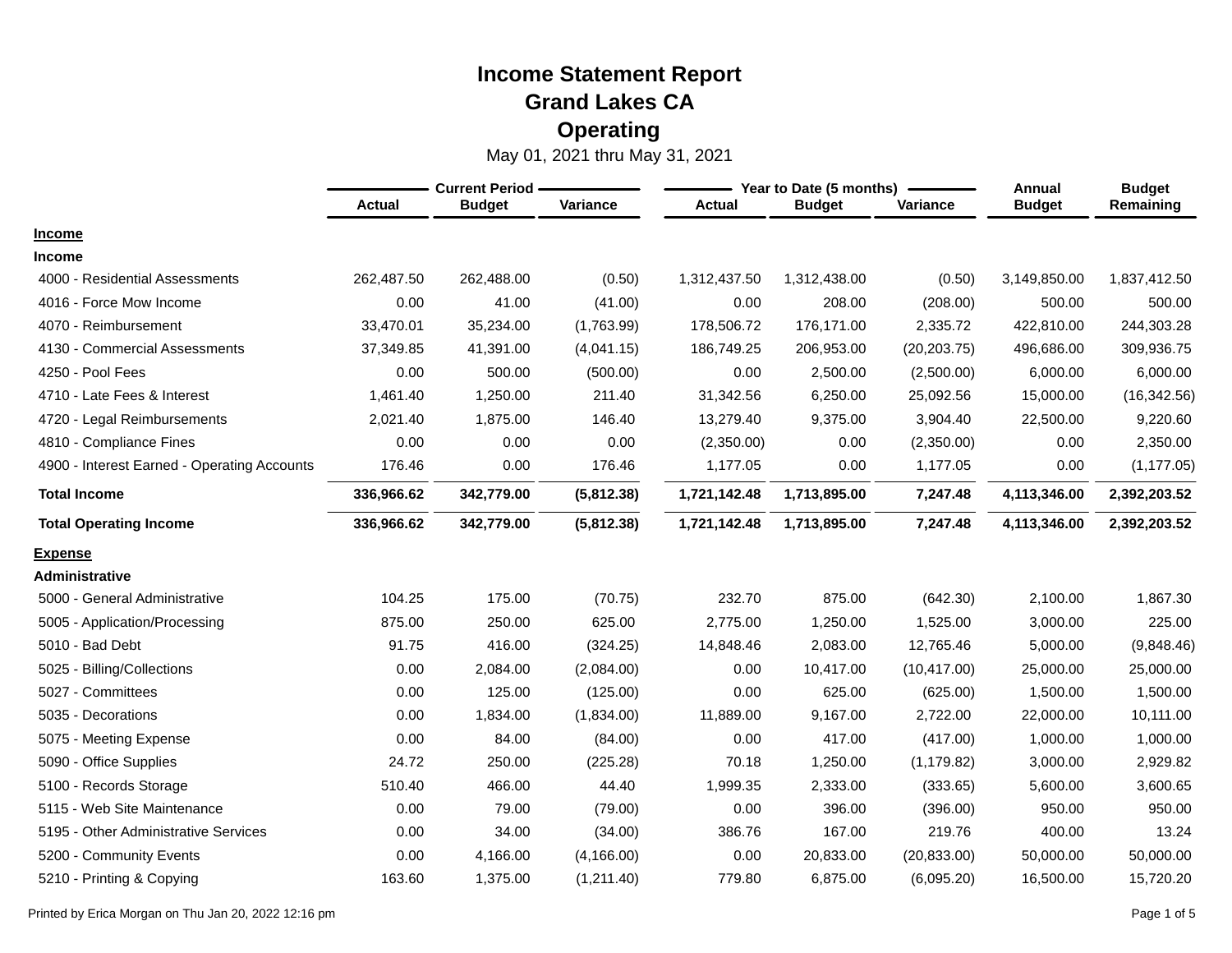|                                         | <b>Current Period</b> |               |              |               | Year to Date (5 months) | Annual        | <b>Budget</b> |            |
|-----------------------------------------|-----------------------|---------------|--------------|---------------|-------------------------|---------------|---------------|------------|
|                                         | <b>Actual</b>         | <b>Budget</b> | Variance     | <b>Actual</b> | <b>Budget</b>           | Variance      | <b>Budget</b> | Remaining  |
| <b>Expense</b>                          |                       |               |              |               |                         |               |               |            |
| Administrative                          |                       |               |              |               |                         |               |               |            |
| 5215 - Postage                          | 1,572.97              | 1,416.00      | 156.97       | 2,013.75      | 7,083.00                | (5,069.25)    | 17,000.00     | 14,986.25  |
| <b>Total Administrative</b>             | 3,342.69              | 12,754.00     | (9,411.31)   | 34,995.00     | 63,771.00               | (28, 776.00)  | 153,050.00    | 118,055.00 |
| <b>Insurance</b>                        |                       |               |              |               |                         |               |               |            |
| 5460 - Property Insurance Premiums      | 5,787.42              | 5,816.00      | (28.58)      | 28,937.10     | 29,083.00               | (145.90)      | 69,800.00     | 40,862.90  |
| <b>Total Insurance</b>                  | 5,787.42              | 5,816.00      | (28.58)      | 28,937.10     | 29,083.00               | (145.90)      | 69,800.00     | 40,862.90  |
| <b>Utilities</b>                        |                       |               |              |               |                         |               |               |            |
| 6000 - Electric Service                 | 13,692.26             | 13,334.00     | 358.26       | 68,215.13     | 66,667.00               | 1,548.13      | 160,000.00    | 91,784.87  |
| 6025 - Water Service                    | 950.05                | 42,916.00     | (41, 965.95) | 13,414.10     | 214,583.00              | (201, 168.90) | 515,000.00    | 501,585.90 |
| 6050 - Telephone Service                | 1,761.37              | 1,250.00      | 511.37       | 8,299.12      | 6,250.00                | 2,049.12      | 15,000.00     | 6,700.88   |
| 6055 - Internet Service                 | 331.38                | 459.00        | (127.62)     | 2,098.74      | 2,292.00                | (193.26)      | 5,500.00      | 3,401.26   |
| 6075 - Other Utility Expenses           | 19,831.85             | 20,334.00     | (502.15)     | 69,237.61     | 101,667.00              | (32, 429.39)  | 244,000.00    | 174,762.39 |
| <b>Total Utilities</b>                  | 36,566.91             | 78,293.00     | (41, 726.09) | 161,264.70    | 391,459.00              | (230, 194.30) | 939,500.00    | 778,235.30 |
| Landscaping                             |                       |               |              |               |                         |               |               |            |
| 6100 - Grounds & Landscaping - Contract | 73,981.65             | 72,668.00     | 1,313.65     | 326,879.53    | 363,341.00              | (36, 461.47)  | 872,019.00    | 545,139.47 |
| 6115 - 7M Shared Median                 | 0.00                  | 518.00        | (518.00)     | 6,216.00      | 2,590.00                | 3,626.00      | 6,216.00      | 0.00       |
| 6140 - Force Mow                        | 0.00                  | 41.00         | (41.00)      | 0.00          | 208.00                  | (208.00)      | 500.00        | 500.00     |
| 6145 - Mulch                            | 0.00                  | 4,666.00      | (4,666.00)   | 0.00          | 23,333.00               | (23, 333.00)  | 56,000.00     | 56,000.00  |
| 6150 - Seasonal Color/Plantings         | 0.00                  | 9,166.00      | (9, 166.00)  | 31,705.50     | 45,833.00               | (14, 127.50)  | 110,000.00    | 78,294.50  |
| 6160 - Tree Maintenance                 | 1,737.42              | 12,500.00     | (10, 762.58) | 12,662.42     | 62,500.00               | (49, 837.58)  | 150,000.00    | 137,337.58 |
| 6165 - Tree Removal                     | 2,362.90              | 1,800.00      | 562.90       | 3,837.90      | 9,000.00                | (5, 162.10)   | 21,600.00     | 17,762.10  |
| 6199 - Landscape Other                  | 0.00                  | 834.00        | (834.00)     | 19,500.00     | 4,167.00                | 15,333.00     | 10,000.00     | (9,500.00) |
| 6200 - Irrigation Repair & Maintenance  | 0.00                  | 13,750.00     | (13,750.00)  | 42,717.05     | 68,750.00               | (26,032.95)   | 165,000.00    | 122,282.95 |
| <b>Total Landscaping</b>                | 78,081.97             | 115,943.00    | (37, 861.03) | 443,518.40    | 579,722.00              | (136, 203.60) | 1,391,335.00  | 947,816.60 |
| <b>Contracted Services</b>              |                       |               |              |               |                         |               |               |            |
| 6418 - Fountains/Ponds/Lakes Services   | 8,600.00              | 8,600.00      | 0.00         | 43,000.00     | 43,000.00               | 0.00          | 103,200.00    | 60,200.00  |
| 6434 - Pest Control                     | 0.00                  | 2,169.00      | (2, 169.00)  | 10,024.53     | 10,842.00               | (817.47)      | 26,020.00     | 15,995.47  |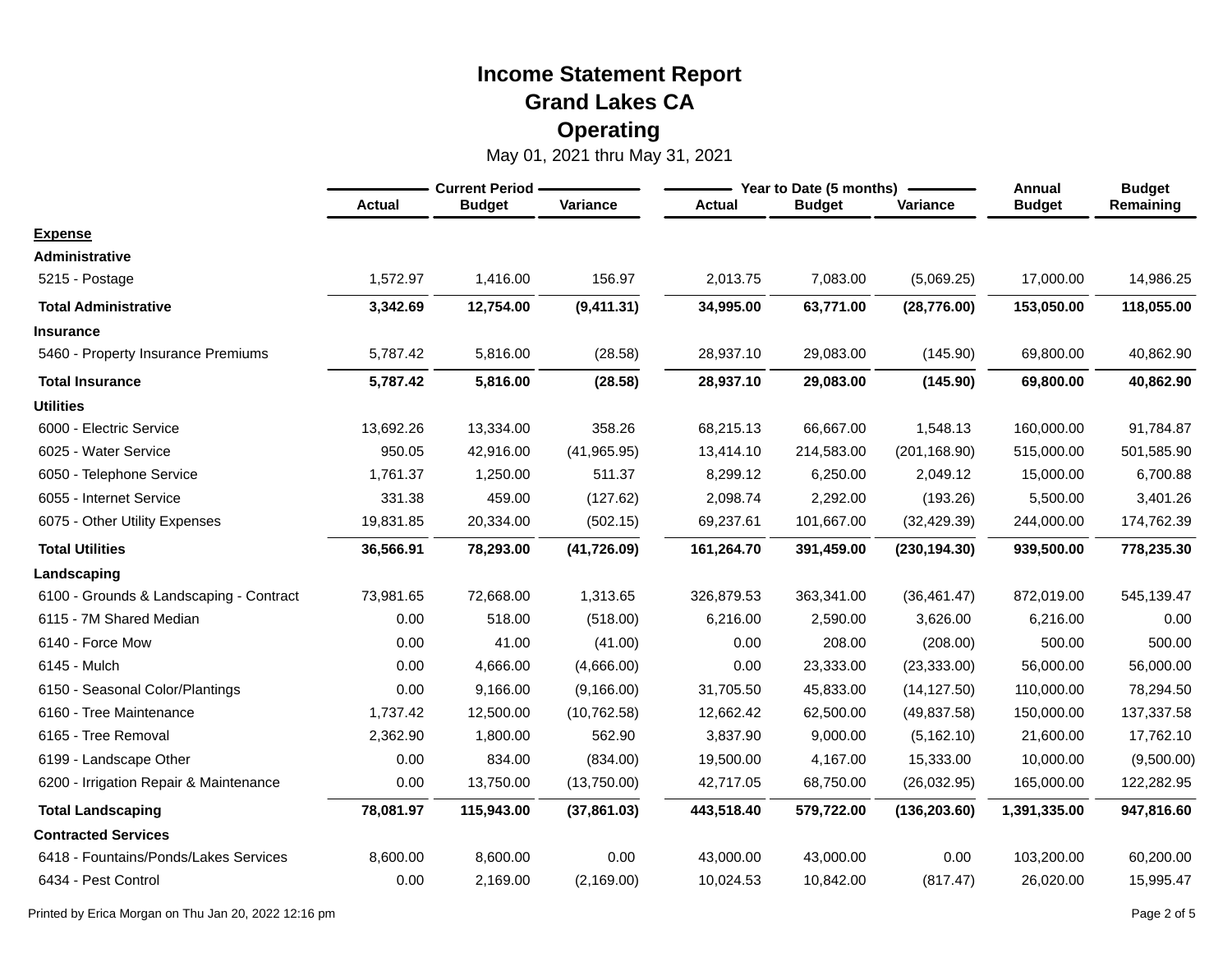|                                              | <b>Current Period -</b> |               |                 |               | Year to Date (5 months) | Annual        | <b>Budget</b> |               |
|----------------------------------------------|-------------------------|---------------|-----------------|---------------|-------------------------|---------------|---------------|---------------|
|                                              | <b>Actual</b>           | <b>Budget</b> | <b>Variance</b> | <b>Actual</b> | <b>Budget</b>           | Variance      | <b>Budget</b> | Remaining     |
| <b>Expense</b>                               |                         |               |                 |               |                         |               |               |               |
| <b>Contracted Services</b>                   |                         |               |                 |               |                         |               |               |               |
| 6438 - Pool Management                       | 21,523.00               | 21,367.00     | 156.00          | 38,243.00     | 106,832.00              | (68, 589.00)  | 256,396.00    | 218,153.00    |
| 6440 - Safety & Security                     | 33,810.00               | 35,234.00     | (1,424.00)      | 144,329.11    | 176,171.00              | (31, 841.89)  | 422,810.00    | 278,480.89    |
| <b>Total Contracted Services</b>             | 63,933.00               | 67,370.00     | (3,437.00)      | 235,596.64    | 336,845.00              | (101, 248.36) | 808,426.00    | 572,829.36    |
| <b>Repair &amp; Maintenance</b>              |                         |               |                 |               |                         |               |               |               |
| 6530 - Common Areas Repair & Maintenance     | 7,500.00                | 834.00        | 6,666.00        | 17,229.18     | 4,167.00                | 13,062.18     | 10,000.00     | (7,229.18)    |
| 6545 - Electrical Supplies/Repair & Maintena | 0.00                    | 416.00        | (416.00)        | 0.00          | 2,083.00                | (2,083.00)    | 5,000.00      | 5,000.00      |
| 6560 - Fence Repair & Maintenance            | 112,741.57              | 416.00        | 112,325.57      | 114,786.99    | 2,083.00                | 112,703.99    | 5,000.00      | (109, 786.99) |
| 6585 - Fountain/Pond/Lake Repair & Mainter   | 12,183.54               | 14,584.00     | (2,400.46)      | 48,007.86     | 72,917.00               | (24,909.14)   | 175,000.00    | 126,992.14    |
| 6595 - Gate & Monument Repair & Maintena     | 0.00                    | 250.00        | (250.00)        | 3,250.00      | 1,250.00                | 2,000.00      | 3,000.00      | (250.00)      |
| 6600 - General Repair & Maintenance          | 2,689.85                | 834.00        | 1,855.85        | 6,764.58      | 4,167.00                | 2,597.58      | 10,000.00     | 3,235.42      |
| 6640 - Lighting Supplies/Repair & Maintenan  | 2,217.67                | 1,750.00      | 467.67          | 9,144.71      | 8,750.00                | 394.71        | 21,000.00     | 11,855.29     |
| 6645 - Locks & Keys Repair & Maintenance     | 0.00                    | 166.00        | (166.00)        | 0.00          | 833.00                  | (833.00)      | 2,000.00      | 2,000.00      |
| 6680 - Painting Services & Supplies          | 0.00                    | 834.00        | (834.00)        | 1,500.00      | 4,167.00                | (2,667.00)    | 10,000.00     | 8,500.00      |
| 6685 - Playground Maintenance/Repairs        | 800.00                  | 750.00        | 50.00           | 800.00        | 3,750.00                | (2,950.00)    | 9,000.00      | 8,200.00      |
| 6695 - Plumbing Supplies/Repair & Maintena   | 0.00                    | 84.00         | (84.00)         | 6,186.22      | 417.00                  | 5,769.22      | 1,000.00      | (5, 186.22)   |
| 6700 - Pool Supplies/Repair & Maintenance    | 3,539.20                | 2,084.00      | 1,455.20        | 9,651.27      | 10,417.00               | (765.73)      | 25,000.00     | 15,348.73     |
| 6705 - Power Washing Services & Supplies     | 0.00                    | 2,084.00      | (2,084.00)      | 350.00        | 10,417.00               | (10,067.00)   | 25,000.00     | 24,650.00     |
| 6710 - Fish Stocking                         | 0.00                    | 834.00        | (834.00)        | 0.00          | 4,167.00                | (4, 167.00)   | 10,000.00     | 10,000.00     |
| 6745 - Signage Repair & Maintenance          | 540.00                  | 84.00         | 456.00          | 540.00        | 417.00                  | 123.00        | 1,000.00      | 460.00        |
| 6750 - Trail Maintenance                     | 0.00                    | 125.00        | (125.00)        | 0.00          | 625.00                  | (625.00)      | 1,500.00      | 1,500.00      |
| 6765 - Tennis Court Repair & Maintenance     | 0.00                    | 334.00        | (334.00)        | 2,434.01      | 1,667.00                | 767.01        | 4,000.00      | 1,565.99      |
| 6770 - Vandalism Repair & Maintenance        | 0.00                    | 166.00        | (166.00)        | 0.00          | 833.00                  | (833.00)      | 2,000.00      | 2,000.00      |
| <b>Total Repair &amp; Maintenance</b>        | 142,211.83              | 26,629.00     | 115,582.83      | 220,644.82    | 133,127.00              | 87,517.82     | 319,500.00    | 98,855.18     |
| <b>Professional Services</b>                 |                         |               |                 |               |                         |               |               |               |
| 7000 - Audit & Tax Services                  | 0.00                    | 350.00        | (350.00)        | 0.00          | 1,750.00                | (1,750.00)    | 4,200.00      | 4,200.00      |
| 7020 - Legal Services                        | 1,739.00                | 834.00        | 905.00          | 6,019.00      | 4,167.00                | 1,852.00      | 10,000.00     | 3,981.00      |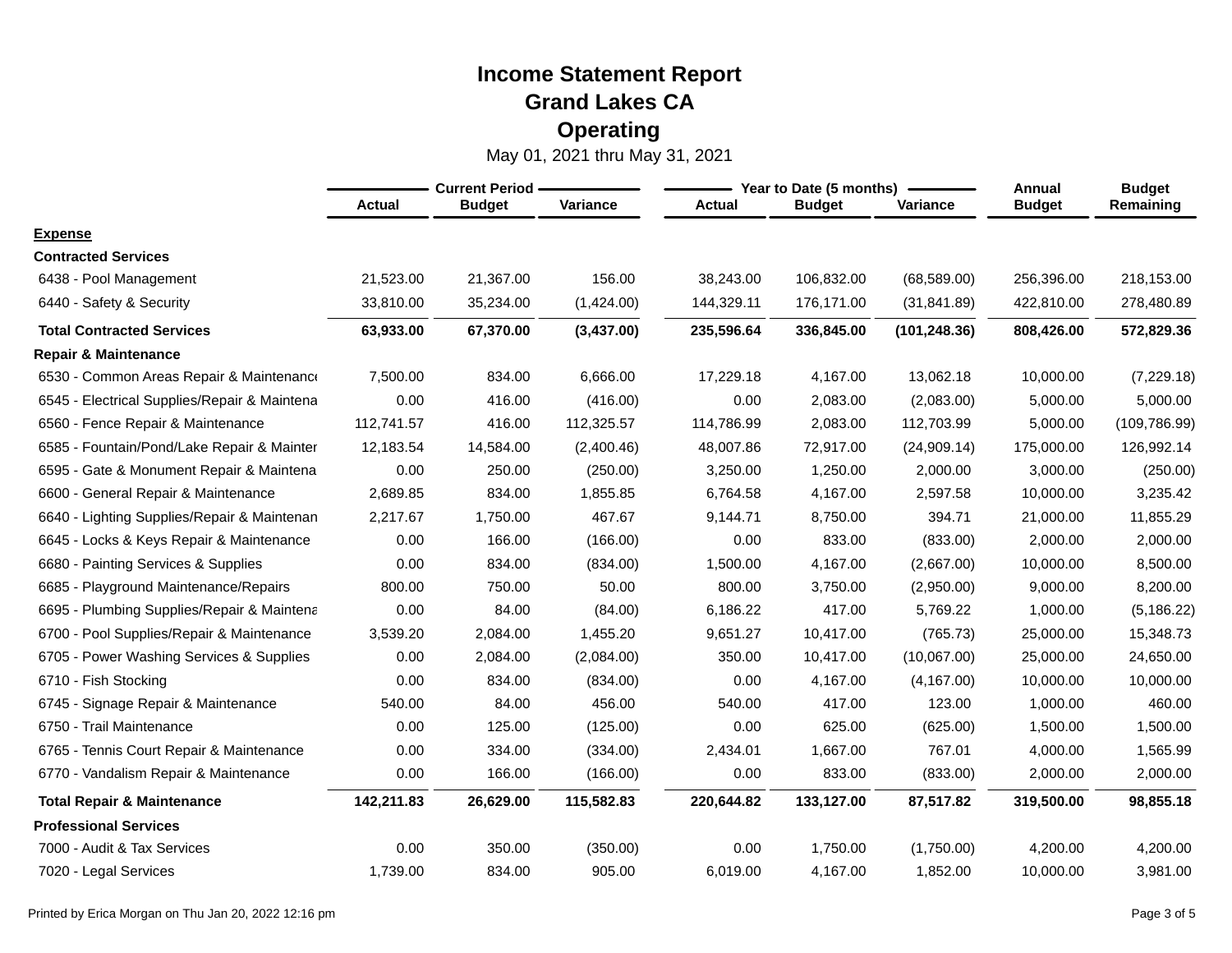|                                           | <b>Current Period -</b> |               |              | Year to Date (5 months) |               |               | Annual        | <b>Budget</b> |
|-------------------------------------------|-------------------------|---------------|--------------|-------------------------|---------------|---------------|---------------|---------------|
|                                           | <b>Actual</b>           | <b>Budget</b> | Variance     | <b>Actual</b>           | <b>Budget</b> | Variance      | <b>Budget</b> | Remaining     |
| <b>Expense</b>                            |                         |               |              |                         |               |               |               |               |
| <b>Professional Services</b>              |                         |               |              |                         |               |               |               |               |
| 7025 - Legal Services - Collections       | 1,312.40                | 1,666.00      | (353.60)     | 12,095.40               | 8,333.00      | 3,762.40      | 20,000.00     | 7,904.60      |
| 7035 - Legal Services - Deed Restrictions | 0.00                    | 416.00        | (416.00)     | 35.00                   | 2,083.00      | (2,048.00)    | 5,000.00      | 4,965.00      |
| 7040 - Management Fees                    | 5,708.26                | 5,820.00      | (111.74)     | 28,541.30               | 29,100.00     | (558.70)      | 69,840.00     | 41,298.70     |
| <b>Total Professional Services</b>        | 8,759.66                | 9,086.00      | (326.34)     | 46,690.70               | 45,433.00     | 1,257.70      | 109,040.00    | 62,349.30     |
| <b>Taxes</b>                              |                         |               |              |                         |               |               |               |               |
| 9015 - Property/Real Estate Tax           | 0.00                    | 209.00        | (209.00)     | (223.96)                | 1,042.00      | (1,265.96)    | 2,500.00      | 2,723.96      |
| <b>Total Taxes</b>                        | 0.00                    | 209.00        | (209.00)     | (223.96)                | 1,042.00      | (1,265.96)    | 2,500.00      | 2,723.96      |
| <b>Other Expenses</b>                     |                         |               |              |                         |               |               |               |               |
| 9105 - Reserve Contribution Expense       | 28,350.00               | 28,350.00     | 0.00         | 141,750.00              | 141,750.00    | 0.00          | 340,200.00    | 198,450.00    |
| <b>Total Other Expenses</b>               | 28,350.00               | 28,350.00     | 0.00         | 141,750.00              | 141,750.00    | 0.00          | 340,200.00    | 198,450.00    |
| <b>Total Operating Expense</b>            | 367,033.48              | 344,450.00    | 22,583.48    | 1,313,173.40            | 1,722,232.00  | (409, 058.60) | 4,133,351.00  | 2,820,177.60  |
| Total Operating Income / (Loss)           | (30,066.86)             | (1,671.00)    | (28, 395.86) | 407,969.08              | (8,337.00)    | 416,306.08    | (20,005.00)   | (427, 974.08) |